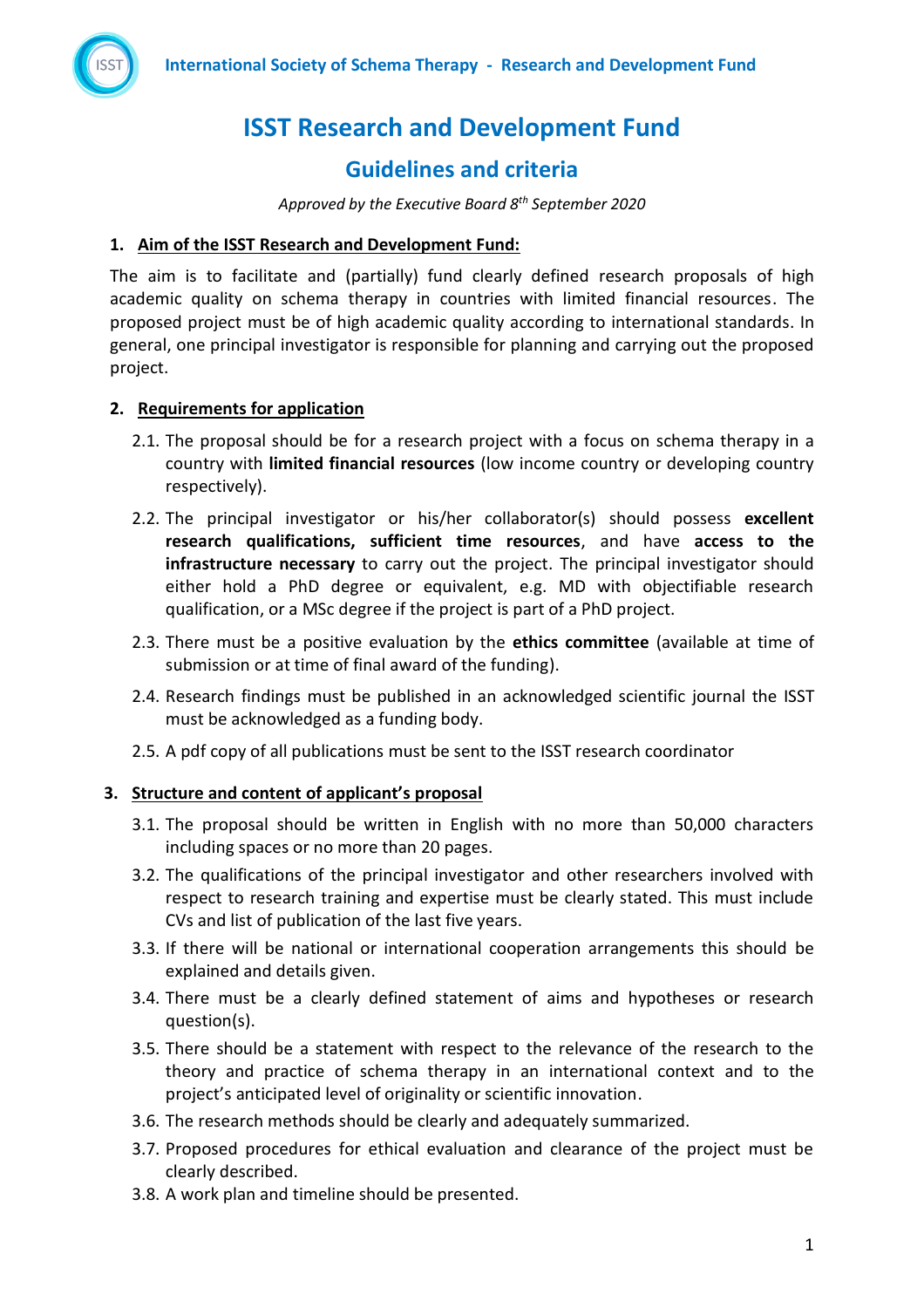

3.9. Financial aspects: the expected costs must be set out broken down into categories (e.g. personnel costs, equipment costs, material costs, travel costs, costs as part of national and international cooperation arrangements, other eligible costs). Concise statements of motivation for each of these costs must be presented including, for personnel, type(s) of requested position(s), job descriptions, extent of employment, and duration of involvement in the project, and for other non-personnel costs (equipment, materials, travel, etc).

## **4. Procedures for peer Review:**

The proposal will be peer reviewed by at least two independent reviewers, selected by the research coordinator in consultation with the scientific committee (preferably scientists with focus on schema therapy should be selected).

Where the two reviewers disagree a third reviewer may be appointed.

The reviewers should evaluate the research on the basis of the following criteria:

**Quality of research**, judged by, e.g.:

- relevance for the state of the art in international research
- innovative aspects (i.e., whether new territory is explored)
- quality of project basis (available data, own and published previous work)
- expected effects on improvement of knowledge about schema therapy (e.g., effectiveness, biology of schemas and modes) and patient treatment
- clarity of research questions, hypotheses and objectives of the project
- appropriateness of methods, including work and time schedule, statistics and dissemination strategy (e.g. publication/communication strategy)
- quality of cooperation arrangements (both national and international)

**Quality of participating researchers** (great values have to be achieved in all items!):

- expertise and experience of the research team with regard to its ability to complete the project successfully (including researchers in advisory bodies for the project)
- quality of proposed project management
- benefit of project to career development for participating researchers
- due attention to gender and other diversity aspects

#### **Broader effects of the project**

- ethical issues (commitment of the researcher fulfilling the ethical committee and other regulatory requirements)
- expected long term effects for the institution, for research on schema therapy, significance for clinical applications

#### **Suggestions**

What could (should) be done to increase the project's chance of success?

### **5. Procedures for approved proposals**

5.1. Once approved by the ISST, the project must be initiated within 6 months (extension to a maximum of 12 months in justified particular cases is possible after written application to the ISST research coordinator and agreement by the ISST board).